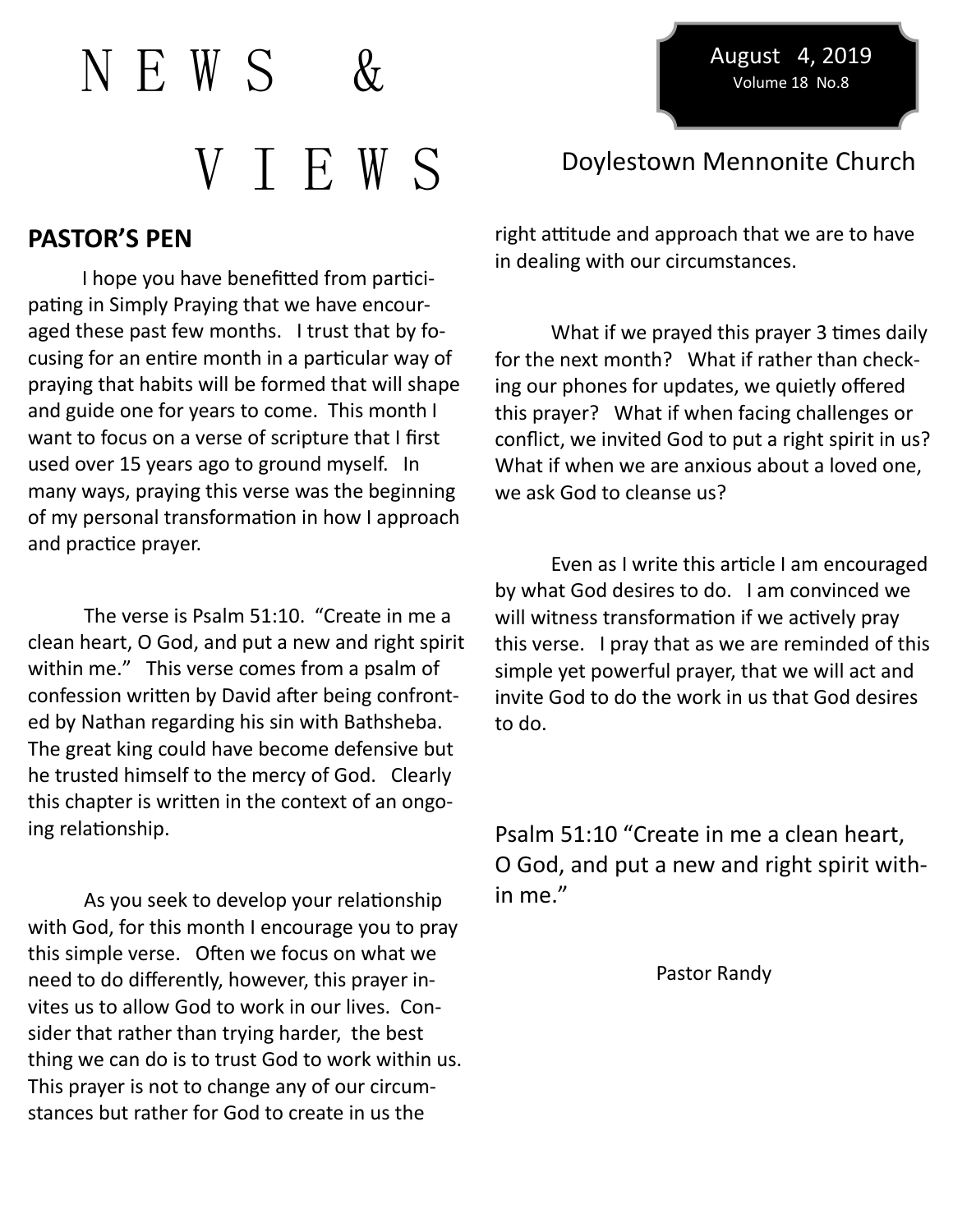## **COMING UP..............SOME SPECIAL DATES**

### **BIRTHDAYS**

| <b>Judy Derstine</b> | 8/13 |
|----------------------|------|
| Jenni Garrido        | 8/15 |
| <b>Steven Landes</b> | 8/18 |
| Alejandro Garrido    | 8/25 |
| Sandy Landes         | 8/5  |
| John Moyer           | 8/29 |
| Abigail Zeo          | 973  |

#### **ANNIVERSARIES**

| Denny & Susan Bartels   | 8/9  |
|-------------------------|------|
| Abram & Lorraine Landis | 8/15 |
| Glenn & Janice Wyble    | 8/15 |
| James and Louise Beyer  | 8/29 |

## **OUTDOOR CONCERT SERIES**

Karen's Place has arranged these outdoor concerts for Monday nights 7 to 9 PM during the month of August:

| August 5 Dana Isles & Facedown with<br>Joe Mirales       |
|----------------------------------------------------------|
| August 12 Eddy Mann with Lee<br>Goldberg                 |
| August 19 Travis Lee Band with Liz<br>Collins            |
| August 26 Regenerated Soul with<br><b>Wendy Schettig</b> |

#### **FROM THE CARE TEAM**

The Care team met on July 23 with all members present: Randy Heacock, Robin Miller, Freida Myers and Sandy Landes. Kendrick Garrido joined us by conference call. We discussed the words of Jesus in Matthew 5 to love our enemies. While it may be difficult to name "enemies" we acknowledged that there are people we avoid or distance ourselves from because of differing opinions or past hurts. It is through prayer and trusting in God's love for us and others that we can live with a loving attitude toward all people.

We continue to discern God's leading for the following: Compassion Fund (where might God be calling us to share with those in need?), Baptism and membership class (Randy plans to begin meeting with several people in the next month) and a series on Relationships led by John Drescher Lehman in the fall, The care Team always spends time in prayer for families and individuals within our congregation and are open to praying with anyone who is going through a transition or facing an important decision. Feel free to reach out to any member of the Care Team with questions or concerns.

We planned our next meeting for Monday, September 23.

Sandy Landes for the Care Team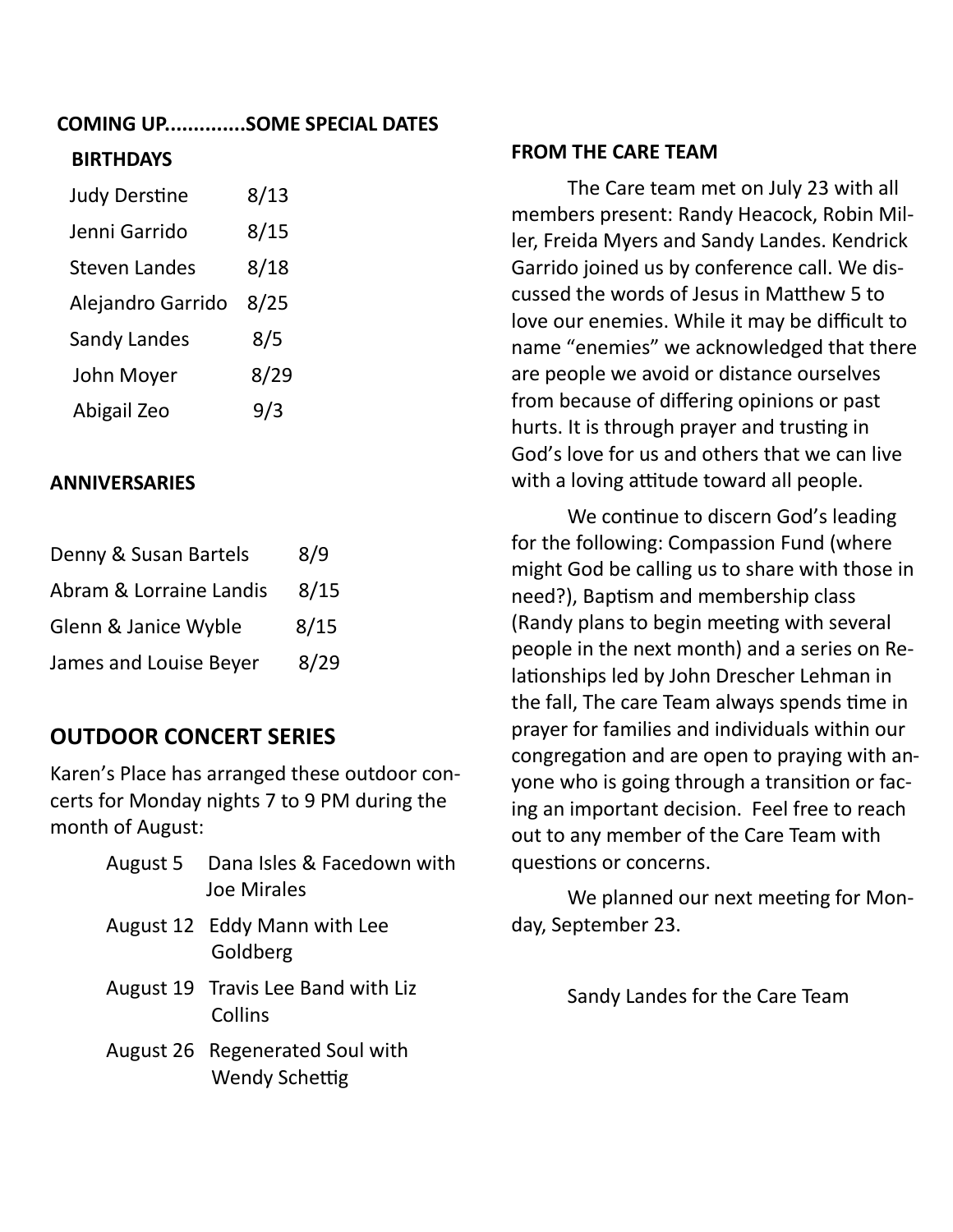#### **FROM THE LIBRARY**

WHERE A MAN STANDS by Carter Paysinger and Steven Fenton is an amazing book. I saw a bit about what it was like to be a young black teenager in South Central Los Angeles who had amazing parents. One day as a child he saw a group of KKK men across the street and was afraid. His father said "...in the South they don't bother us and we don't bother them" and explained two kinds of racism: the overt kind and the hidden kind. His father taught him how to move on from slights and prejudice. His mother worked very hard and was successful in getting him admitted to a good school in Beverly Hills with mostly rich, white students so he could get a good education.

While his mother was a champion for her boys she required a very high standard. She taught him the importance of doing things the right way. Don't take shortcuts. Don't cut corners. His mother insisted he ask his friend Karen's parents about marrying her. His stern father-in-law appreciated that.

Carter shared that he and his wife Karen struggled with infertility and suffered through five failed adoptions until they were finally able to adopt a newborn son. Carter was very involved in sports. Even though his dream of being a professional baseball player did not materialize, the discipline and leadership he learned in sports and coaching were really good. With his friend Steven's help he was able to be elected as the first Black principal of Beverly Hills High; he made drastic changes to bring the school back to being a good school again with higher test scores than ever before.

He closes the book by repeating some of his mother's teachings: "Don't settle for just being good. Strive to be better. Strive to be great." It is a good book for men, sports lovers, or any of us; we all need family, friends and mentors to challenge and inspire us.

Freida Myers, Librarian

#### **FROM THE PRAYER CORNER**

We meet together to practice listening to God for ourselves, our families, our congregation and our community. We have several prayer opportunities in our congregation that might be helpful for you:

- **The prayer ushers** are available on Sundays during worship (they sit out during the sermon) to pray confidentially with you about anything on your heart, a need, a praise, a decision, etc.
- **The prayer chain** is a way to invite prayer from the congregation for a specific need. Please contact Sandy Landes to share a prayer need or to join the email list so you can receive prayer requests.
- **The bulletin prayer guide** is updated every week and you are invited to share a need or concern with the congregation by contacting Sandy Landes by Thursday eve to include in that week's bulletin.

Learning to pray is learning to know God.

Sandy Landes, Prayer Minister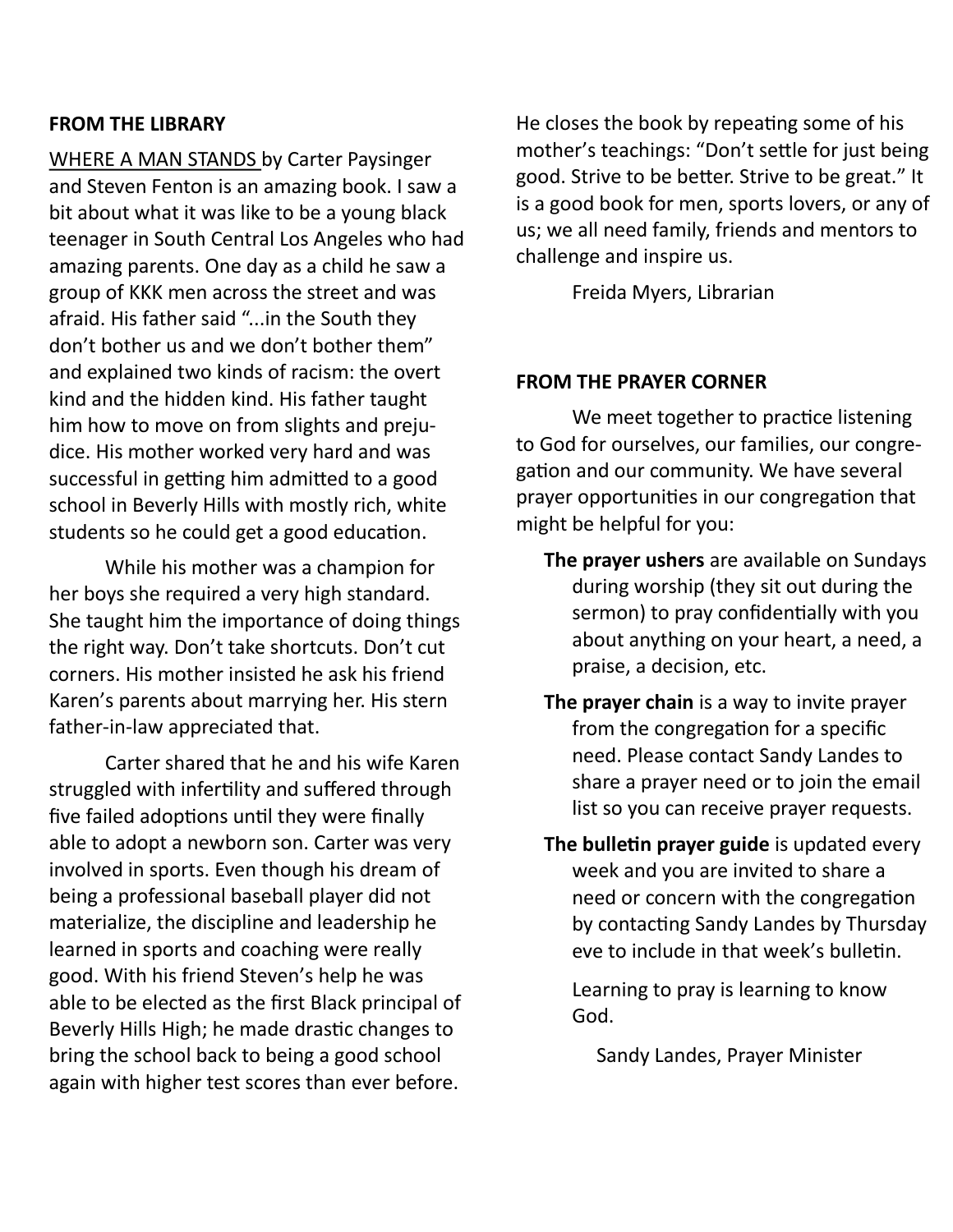## **SOCCER!**

During the last 2 Saturdays of July, we hosted our DMC Soccer Camp. This is a yearly tradition offering soccer instruction combined with Biblical teaching. This year, over 30 children joined us each day and we were happy to see several children return, as well as many new faces. Even though we had some really hot days, all the children came prepared with a great attitude to learn, exercise, and compete! The new pavilion worked great as a gathering place during breaks, as the kids learned how to apply the teachings of Jesus in order to have confidence & strength during challenging times in school and on teams. We had a great time with the kids during these days and were happy to be able to share this service to the community again this year!

Kendrick Garrido

## **To our DMC CONGREGATION**:

How could we ever thank so many of you who helped in one way or another over the time of Vernon's passing. This was true of the food that was sent in while the family was preparing for the memorial service, the flowers that were sent to the house and the church, and all the people that dropped by to offer help. Also for the memorial monies that were received by DMC and MHEP. We were made aware once again of how caring this congregation truly is.

I know that many of you just pitched in at the last minute to help park cars, carry chairs and direct the overflow crowd that came to pay respects to Vernon the night of the visitation and memorial service. It did not go unnoticed by our family.

Most of all, we have felt the prayers ascending in our behalf and for the entire family. I cannot fathom how anyone can go through this kind of an experience without the family of God behind them and before them.

Thank you, thank you from the bottom of our hearts.

Love,

# Blanche, Jim, Rose, Sue, Bev and Carolyn and the whole family

#### From Susie Churchmouse

I never know when something exciting is coming. There's going to be another church picnic (to which I'm not invited!) and for the past two weeks there are children all over the place for the Peace Camp. Before that there were children around for the soccer camp . It wasn't exactly a joyful occasion but a few weeks ago the Althouse family was here for a funeral and shared a lot of interesting memories. I think I'm in a good place.